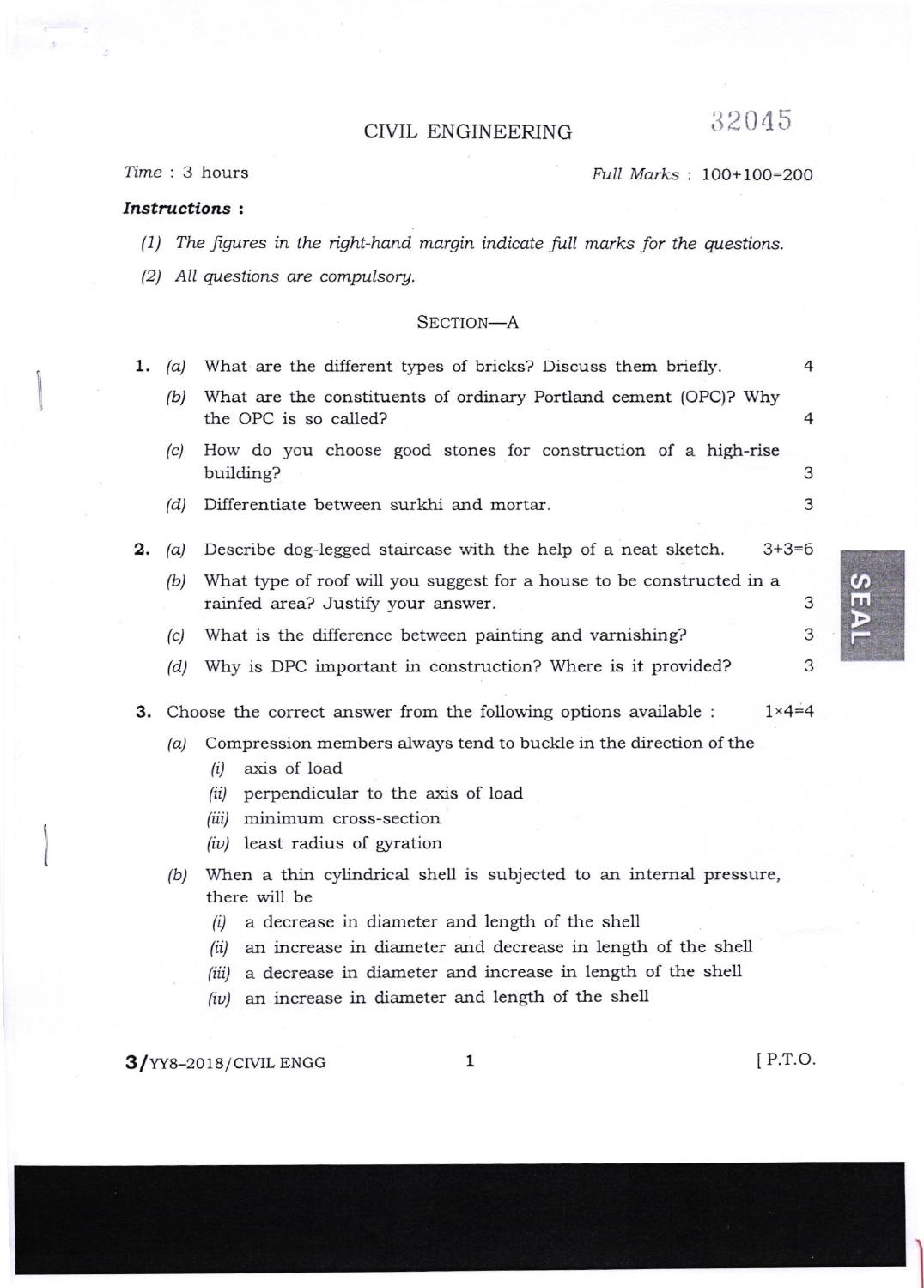(.) A beam of uniform strength has

 $(i)$  same cross-section throughout the beam

(ii) same bending stress at every section

- (iii) same bending moment at every section
- $(iv)$  same shear stress at every section

(d) The polar modulus for a solid shaft of diameter  $(D)$  is



4. A metallic block of size 500 mm iong, 150 mm breadth and 50 mm thick is subjected to  $45$  kN,  $12$  kN and  $6$  kN loads along  $X$ ,  $Y$  and  $Z$  directions respectively. Assuming all the loads as tensile, determine the amount of change in volume of the block.

6

Take,  $E = 2 \times 105$  N/mm<sup>2</sup>

Poisson's ratio = O'2O

5. Draw the shear force diagram and bending moment diagram for a beam as shown in Fig. 1. Also show the calculated values at the salient points. 10





 $3/$ YY8-2018/CIVIL ENGG 2